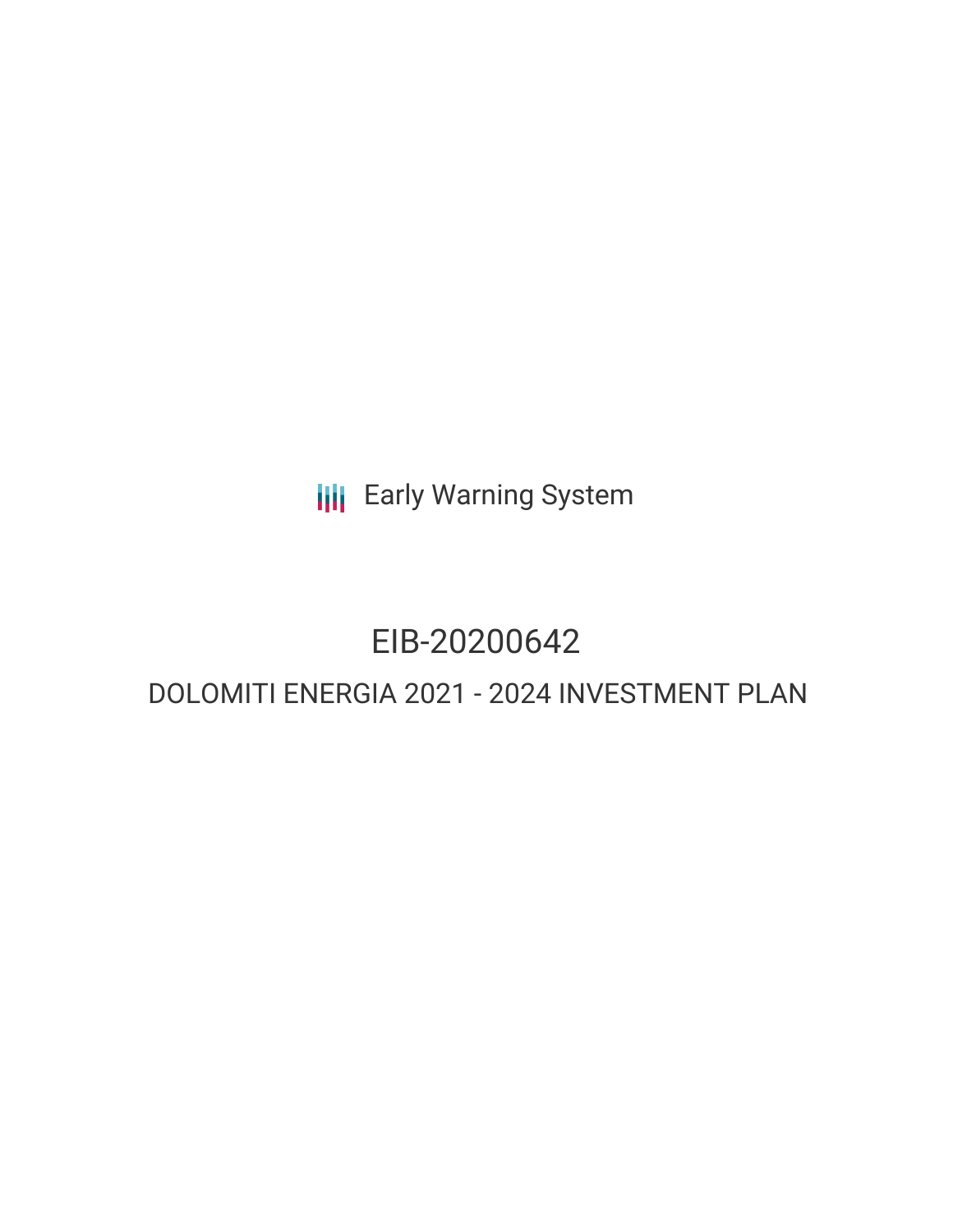## **Quick Facts**

| <b>Countries</b>              | Italy                                      |
|-------------------------------|--------------------------------------------|
| <b>Financial Institutions</b> | European Investment Bank (EIB)             |
| <b>Status</b>                 | Proposed                                   |
| <b>Bank Risk Rating</b>       |                                            |
| <b>Borrower</b>               | DOLOMITI ENERGIA HOLDING SPA               |
| <b>Sectors</b>                | Construction, Energy, Water and Sanitation |
| <b>Investment Type(s)</b>     | Loan                                       |
| <b>Loan Amount (USD)</b>      | \$118.51 million                           |
| <b>Project Cost (USD)</b>     | \$237.02 million                           |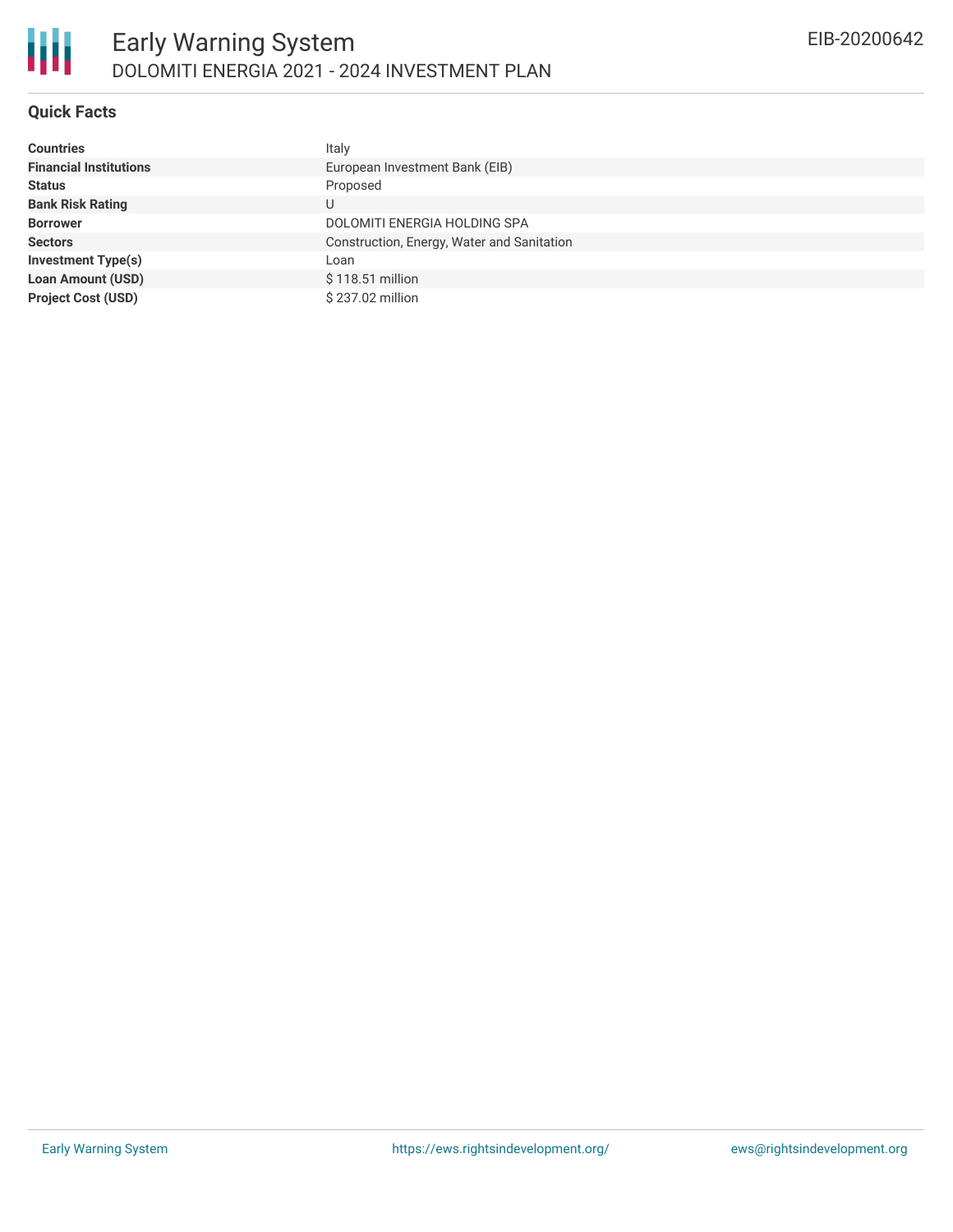

#### **Project Description**

This project involves a structured programme of investments consisting of: the extension, modernisation and upgrade of electricity distribution networks; the deployment of second-generation smart meters; the refurbishment of existing hydropower plants; the refurbishment of public street lighting posts; and the improvement of operational efficiency of water networks through reduced water losses and increased climate resilience.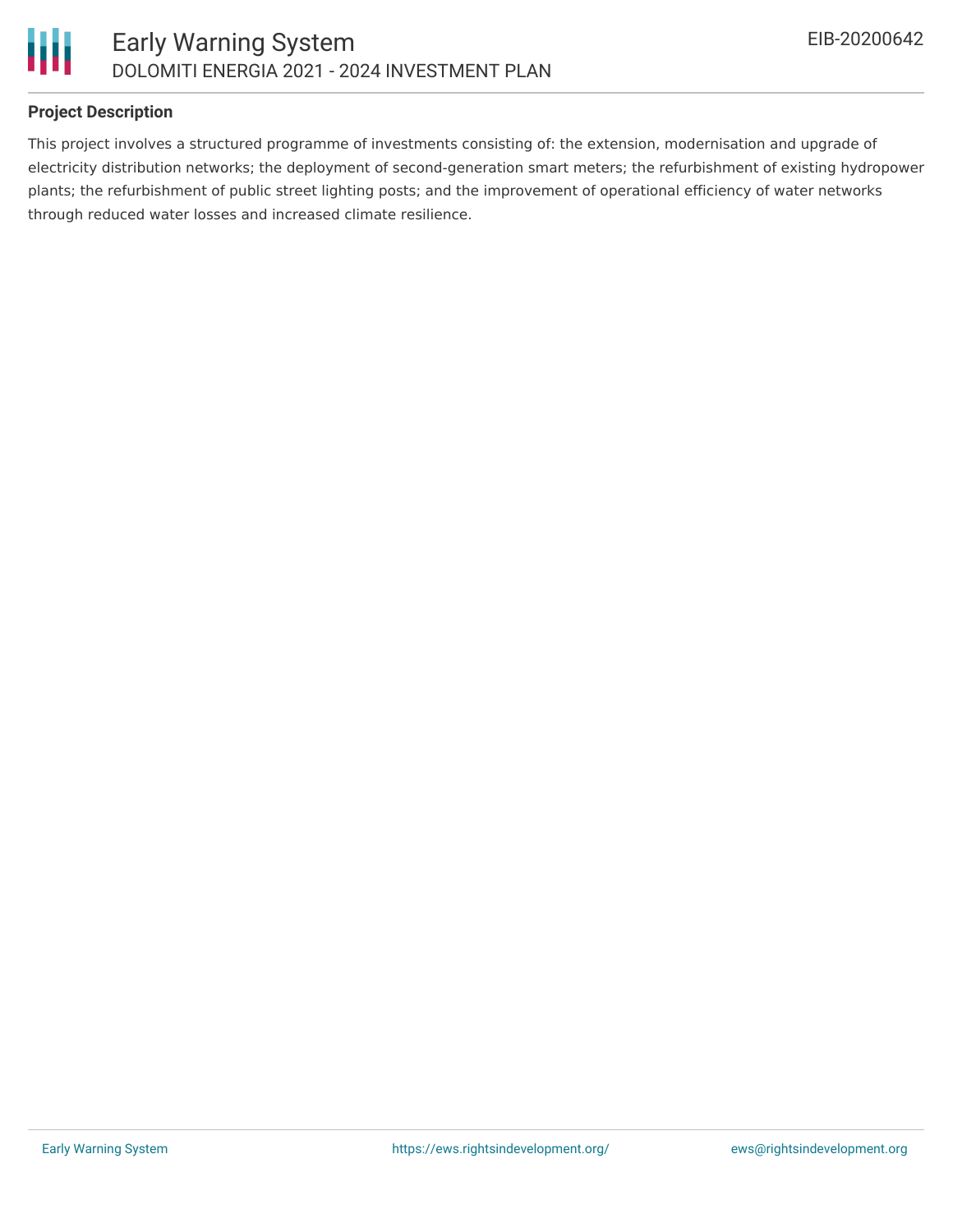### 朋 Early Warning System DOLOMITI ENERGIA 2021 - 2024 INVESTMENT PLAN

#### **Investment Description**

European Investment Bank (EIB)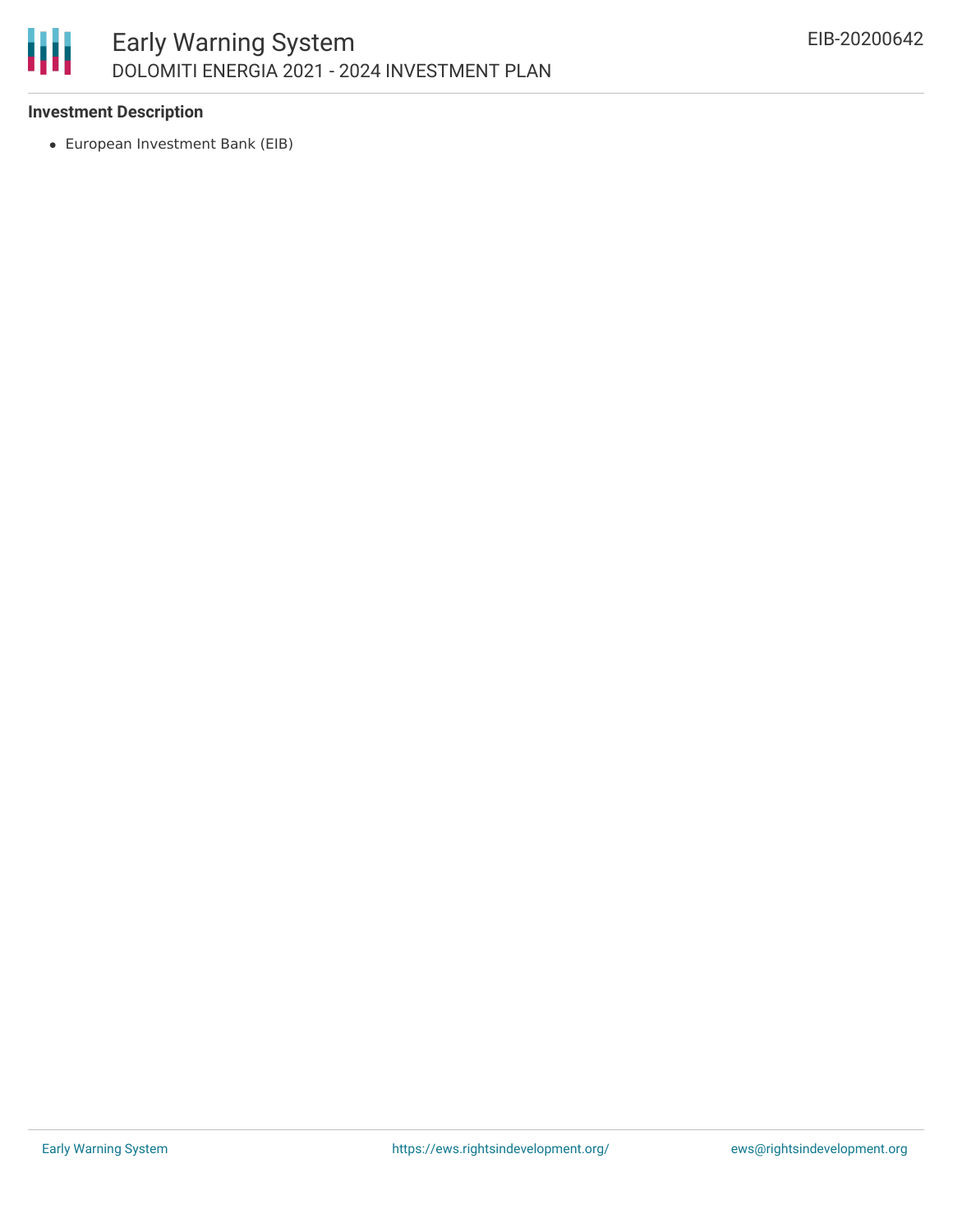#### **Contact Information**

Project contacts not available at the time of disclosure.

#### ACCESS TO INFORMATION

You can submit an information request for project information at: https://www.eib.org/en/infocentre/registers/requestform/request-form-default.htm

#### ACCOUNTABILITY MECHANISM OF EIB

The EIB Complaints Mechanism is designed to facilitate and handle complaints against the EIB by individuals, organizations or corporations affected by EIB activities. When exercising the right to lodge a complaint against the EIB, any member of the public has access to a two-tier procedure, one internal - the Complaints Mechanism Office - and one external - the European Ombudsman. A complaint can be lodged via a written communication addressed to the Secretary General of the EIB, via email to the dedicated email address: complaints@eib.org, by completing the online complaint form available at the following address: http://www.eib.org/complaints/form via fax or delivered directly to the EIB Complaints Mechanism Division, any EIB local representation office or any EIB staff. For further details, check:

http://www.eib.org/attachments/strategies/complaints\_mechanism\_policy\_en.pdf

When dissatisfied with a complaint to the EIB Complaints Mechanism, citizens can then turn towards the European Ombudsman. A memorandum of Understanding has been signed between the EIB and the European Ombudsman establishes that citizens (even outside of the EU if the Ombudsman finds their complaint justified) can turn towards the Ombudsman on issues related to 'maladministration' by the EIB. Note that before going to the Ombudsman, an attempt must be made to resolve the case by contacting the EIB. In addition, the complaint must be made within two years of the date when the facts on which your complaint is based became known to you. You can write to the Ombudsman in any of the languages of the European Union. Additional details, including filing requirements and complaint forms, are available at: http://www.ombudsman.europa.eu/atyourservice/interactiveguide.faces